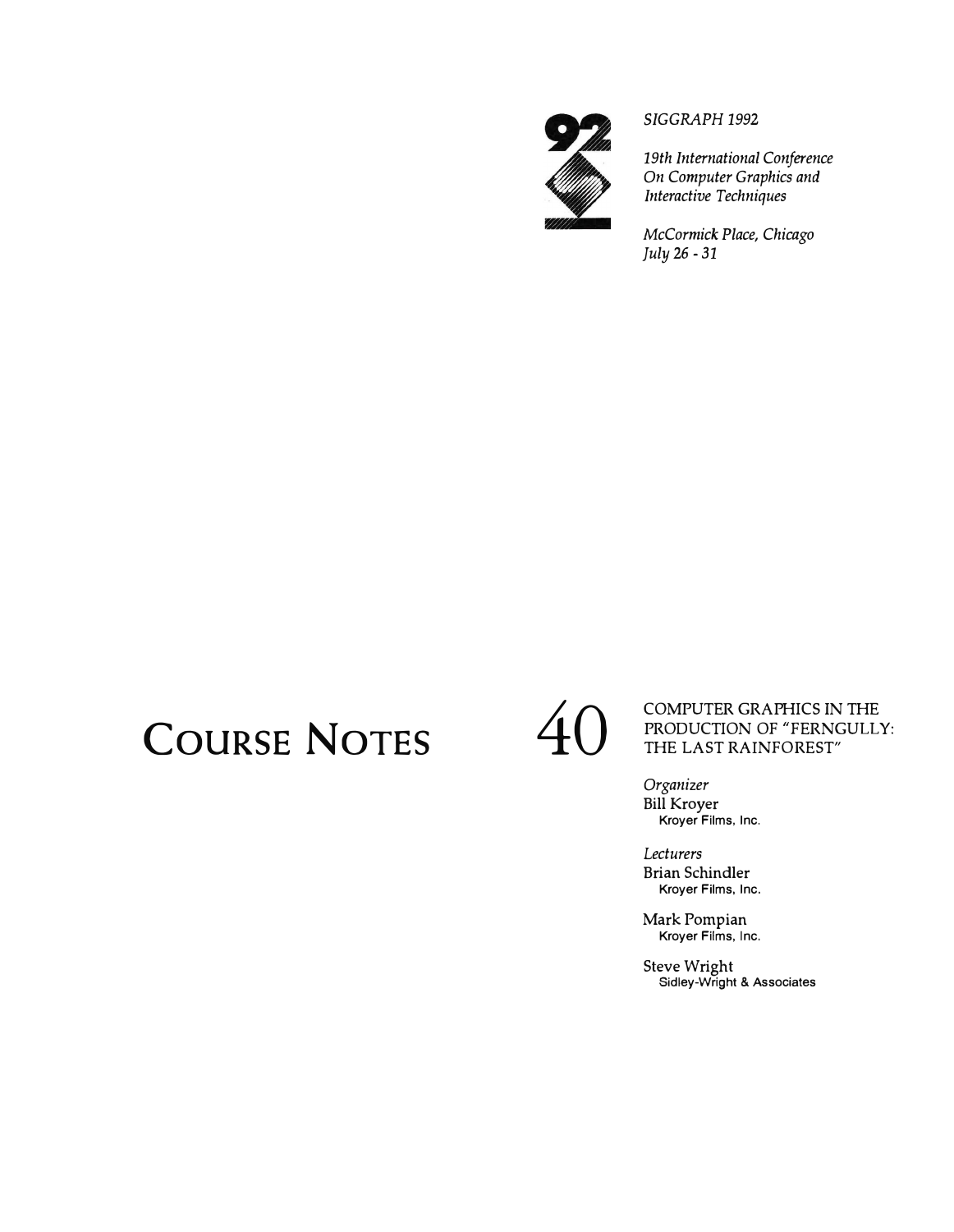### **Siggraph '92 Course 40**

## *Introduction to the Course Notes*

We feel pleased and priveleged to present the information and experiences we accumulated during the making of *FernGully, The Last Rainforest.* 

From our initial research trip to the Australian rainforests to the screening of the film on Earth Day '92 in the General Assembly Hall of the United Nations, the picture was a special, unique, and challenging effort. We were given the task of creating a film that not only showcased the art of animation, but carried a critical and timely message about an issue that will affect our lives and the lives of our children for generations to come.

We felt it fitting that we should present this material at Siggraph because of the critical role of computer graphics in the film. It was our previous efforts at CGI that figured prominently in the decision to award us the contract to make this film, it was computer graphics that gave the movie its most magical and dimensional effects, and it was computer graphics that carried much of the pure physical task of creating tens of thousand of frames of animated imagery.

We hope you enjoyed the film, and that you enjoy this material about how it was made.

Bil / hoy

Bill Kroyer Course Chair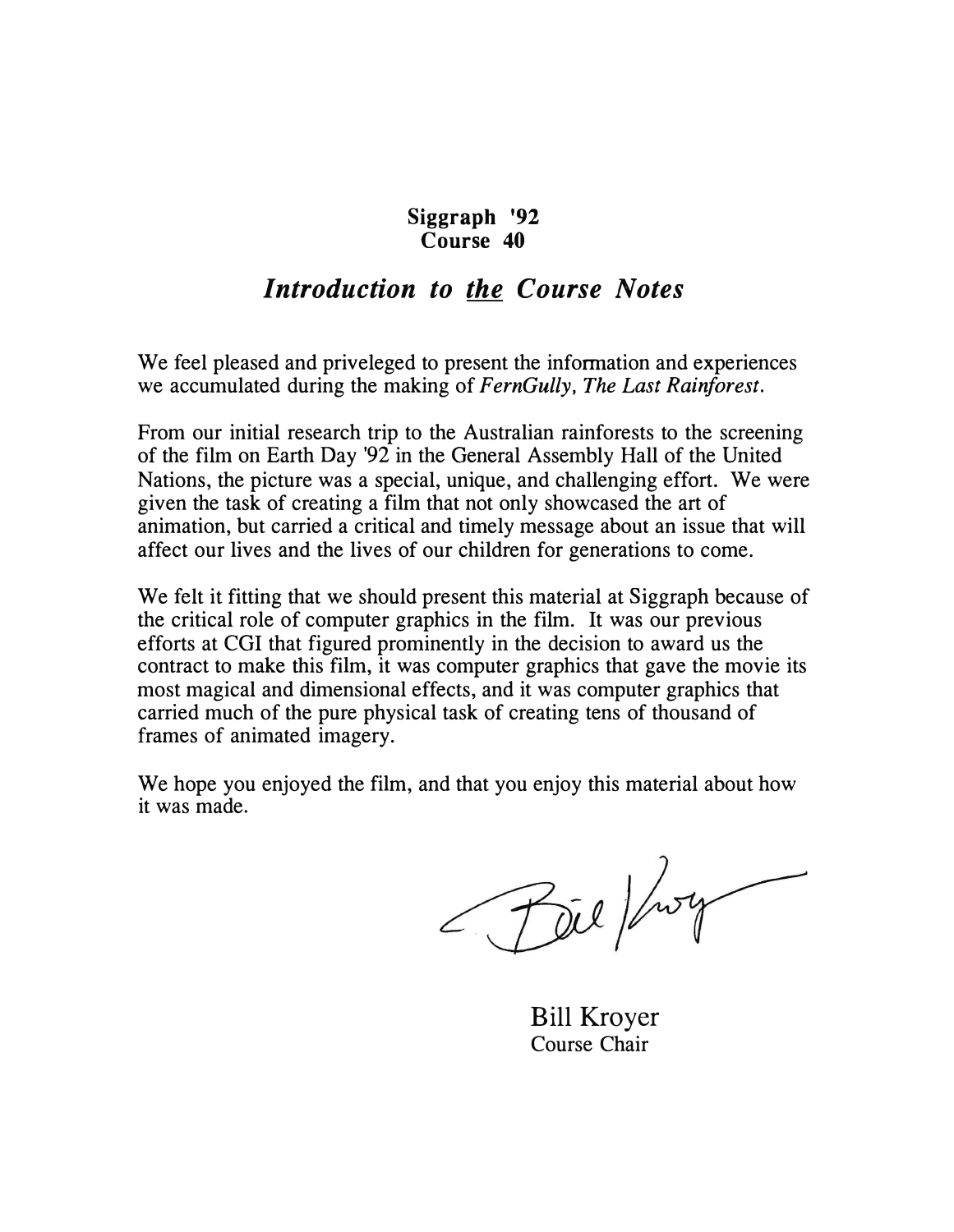# **SPEAKER BIOGRAPHIES**

#### **Bill Kroyer**

Bill Kroyer is President of Kroyer Films, Inc. He received an Academy Award nomination in 1988 for the animated short *Technological Threat. Tron,* in 1982, marked his introduction to computerized image-making as the "computer image choreographer," directing the production of 15 minutes of high-resolution computer graphics. He has directed the animated title sequences for *Honey, I Shrunk the Kids, Troop Beverly Hills,* and *National Lampoon's Christmas Vacation.*  Bill Kroyer directed *FernGully, The Last Rainforest,* a major theatrical film released by 20th Century Fox, Spring of 1992.

#### **Brian Schindler**

Brian completed his B.A. in Theatre Arts at U.C.L.A. while working as a set designer for various television productions, from sitcoms to variety and awards shows. His exposure to computer animation began when Bill Kroyer hired him in 1988 as a draftsman for the 3D modeling process. He has acquired his knowledge as a computer animator by working with talented artists on such projects as *Blooper Bunny,* a Bugs Bunny short; *Computer Warriors,* a 20 minute animated film for Mattel; the animated title sequences for *Honey, I Shrunk the Kids* and *National Lampoon's Christmas Vacation;* a sequence from *The Simpsons;* and the animated feature film *FernGully, The Last Rainforest.* 

#### **Mark Pompian**

As Sr. Technical Director, Mark Pompian supervises the creation of Kroyer Films' computer animation, and its integration with hand-drawn art. He is responsible for the output of the company's SGI Graphics Workstations, which utilize Wavefront and Kroyer animation software. Mark has an extensive background in motion picture lighting and cinematography. His career began in Denver, as a production coordinator of television spots for Phelan Productions. Upon moving to Los Angeles, he worked alternately as a lighting technician and assistant cameraman on television commercials and features. For Private Stock Effects, he lit and shot visual effects for feature films such as *Jupiter Menace, Strange Invaders,* and coordinated live-action effects elements for *Jaws 3-D.* His fascination with motion-control camera systems and special effects animation led him to study computer animation at West Coast University, where he was, upon graduation, invited to join the faculty. He then held various free-lance and staff positions as technical director of computer-animated industrials, commercials, and technical studies for the *Back to the Future* ride at Universal Studios, Florida, leading directly to his current position at Kroyer Films. Mark holds a Bachelor of Fine Arts degree in design, photography, and film production from the University of Michigan, where he graduated in 1975.

#### **Steve Wright**

Steve Wright is co-founder of Sidley Wright & Associates, a computer animation company in Hollywood. A physics major in college, he worked as a technician for IBM, then management for National Semiconductor. At Atari he headed up the home video game development, then moved to Los Angeles to work for Sega/Paramount as VP of the laser disc arcade development division. After three years at Robert Abel and Associates he finally formed his own company to do computer animation for film and television. He heads up the production and technology development areas of the company.